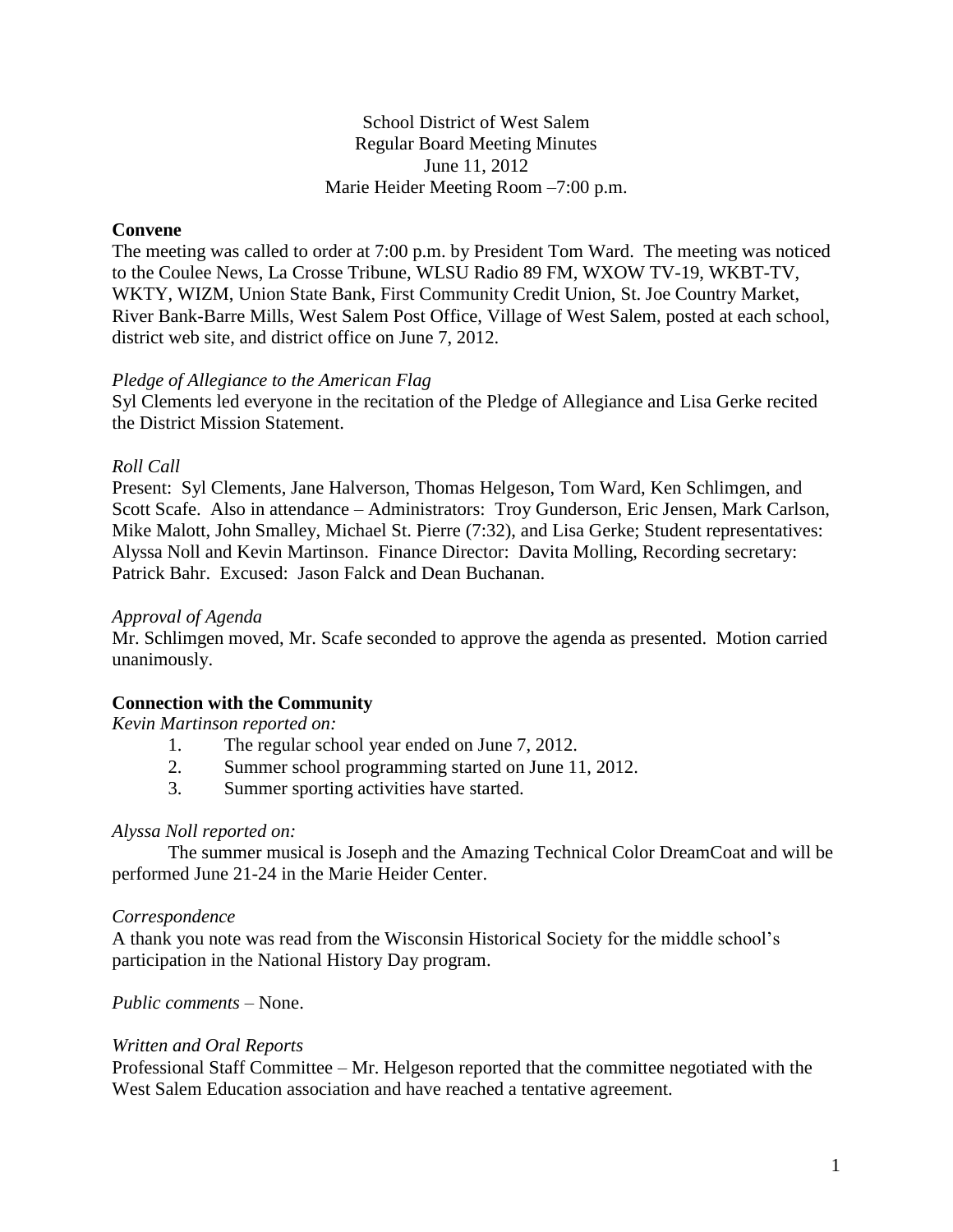CESA #4 Report – Mr. Ward reported that he attended the Annual Convention and brought back a copy of the Annual Report. They also discussed what should be on the board's radar.

Administrator reports were reviewed. Mr. Gunderson reported: the Policy Committee needs to meet in July; Scott Johnson, coach and maintenance worker, applied for a grant with Riddell and received \$1000 worth of football helmets for the middle school; and negotiations with the Support Staff Committee will take place on June 18, 2012, at 6:00 p.m.

## **Consent Agenda**

Mrs. Halverson moved, Mr. Helgeson seconded to approve the Regular Board Meeting Minutes of May 29, 2012; and the invoices to be paid. Motion carried unanimously.

#### **Discussion/Action Items:**

Mr. Schlimgen moved, Mr. Scafe seconded to accept the donation from St. Joseph Equipment in memory of Sara Hougom for the high school dance team. Motion carried unanimously.

High school teachers Jeff Maves and Nicole Ellefson-Johnson gave a review of the Senior Exit Program (SEP) – past, present and future.

Elementary teacher Lisa Jones shared with the board how she used the Board Grant that she applied for and received – Key Board Project.

Mr. Scafe moved, Mr. Helgeson seconded to adopt the Long Range Facilities Plan as presented to serve as a road map for future decision making. Motion carried unanimously.

Mrs. Molling presented information on the districts property insurance. Mrs. Halverson moved, Mr. Schlimgen seconded to approve the selection of EMC as the property insurance carrier. Motion carried unanimously.

Mr. Gunderson recapped the health insurance process of the past few months and received direction from the board.

Mrs. Halverson moved, Mr. Helgeson seconded to accept the administration's recommendation to hire Kevin Flottmeyer as a high school special education teacher. Motion carried unanimously.

Mr. Scafe moved, Mrs. Halverson seconded to renew the food service co-op contract with the Bangor School District. Motion carried unanimously.

No action was taken by the Board at this time on the kindergarten iPad purchase through the McClintock Funds.

Mr. Helgeson moved, Mrs. Halveson seconded to approve the 2011-2012 budget adjustments as presented. Motion carried. (1-Nay, 5-Aye)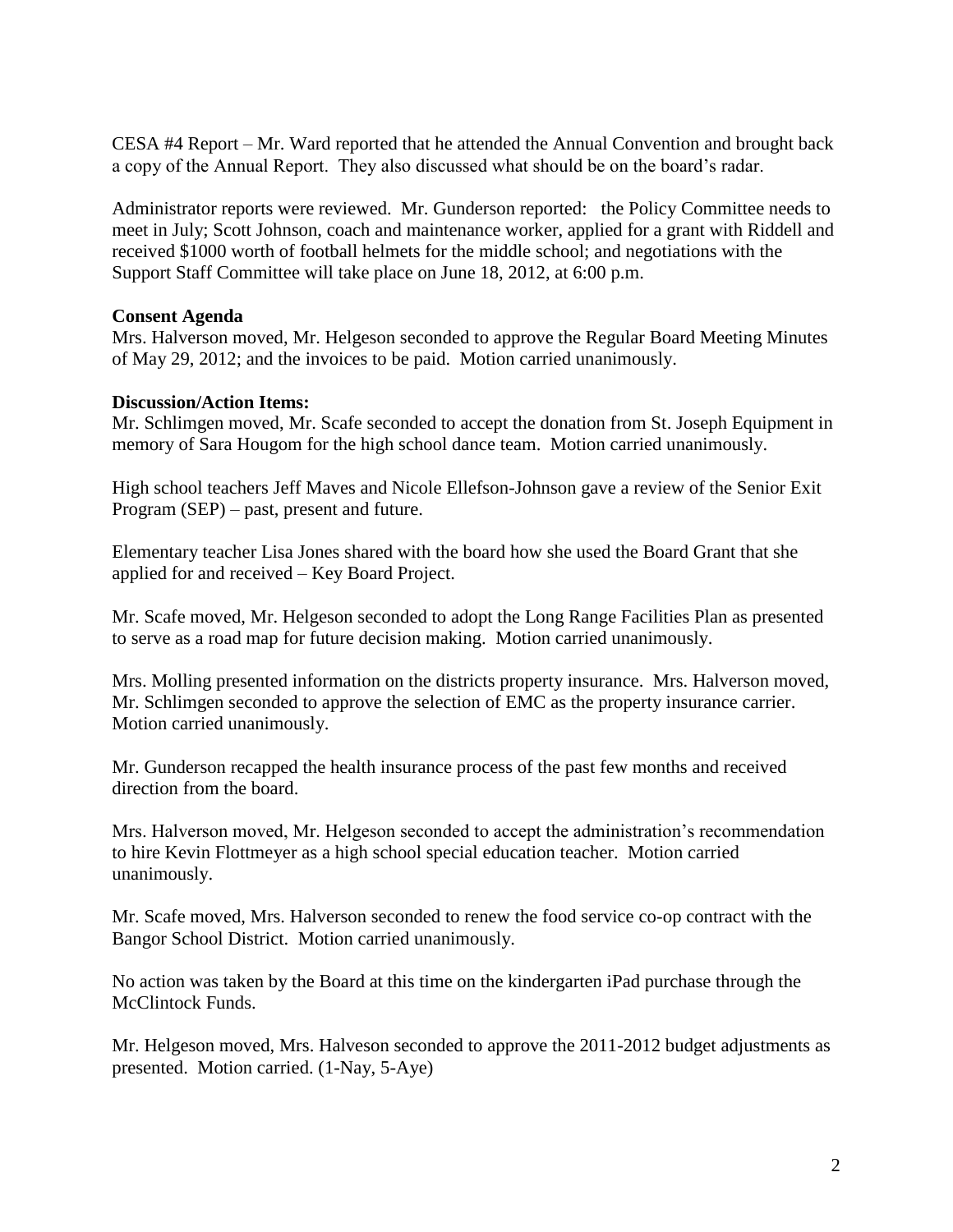Mr. Schlimgen moved, Mr. Clements seconded to set the time of the June 25, 2012, Regular Board Meeting at 5:30 p.m. Motion carried unanimously.

There were no resignations received and no action was taken by the Board.

Mr. Ward welcomed the motion for closed session: The Board will discuss, consider and, if appropriate, take action pursuant to WI Statute 19.85 (1) (e) deliberating or negotiating the purchasing of public properties, the investing of public funds, or conducting other specified public business, whenever competitive or bargaining reasons require a closed session; for the purpose of discussing the West Salem Education Association and the West Salem School Employee Association base wages, and salaries for individual administrators and district/nonunion staff for the 2012-2013 school year.

Mr. Scafe moved, Mr. Schlimgen seconded that the Board convene in closed session at 8:59 p.m. A roll vote was taken: Mr. Scafe Aye, Mr. Helgeson Aye, Mr. Ward Aye, Mr. Clements Aye, Mrs. Halverson Aye, and Mr. Schlimgen Aye. Motion carried unanimously.

# *Closed Session*

Mr. Helgeson moved, Mr. Scafe seconded to return to open session at 9:41 p.m.

# *Open Session*

Mrs. Halverson moved, Mr. Helgeson seconded to approve a 3.16% increase on the base wages for the West Salem Education Association as presented. Motion carried unanimously.

Mr. Scafe moved, Mr. Clements seconded to approve a 2.7% increase on the salaries for the district/non-union staff as presented. Motion carried unanimously.

Mr. Scafe moved, Mr. Clements seconded to approve a 2.7% increase on the salaries for the administrators as presented. Motion carried. (1-Nay, 5-Aye)

Mrs. Halverson moved, Mr. Helgeson seconded to approve a Health Reimbursement Account (HRA) for the administrators. The district will offer a post-employment benefit equal to \$7000 per year for a maximum of 15 years of service. At the completion of the  $16<sup>th</sup>$  year and each successive year of service, any interest earned for each year on the employee's designated account total will be added to the employee's account. Those administrators who leave the district after 5 years of service, regardless of age, will receive 25% of the accrued amount in cash. Those administrators who leave the district after 10 years of service, regardless of age, will receive 50% of the accrued amount in cash. Upon professional retirement from professional service to the school district and upon successful enrollment as a retiree within the Wisconsin Retirement System, the employee will receive the full amount applied toward continued medical insurance premium (District plan or outside plan). If the professional educator should die prior to the exhaustion of the designated funds, his/her designated beneficiary will be entitled to any remaining benefit. Motion carried unanimously.